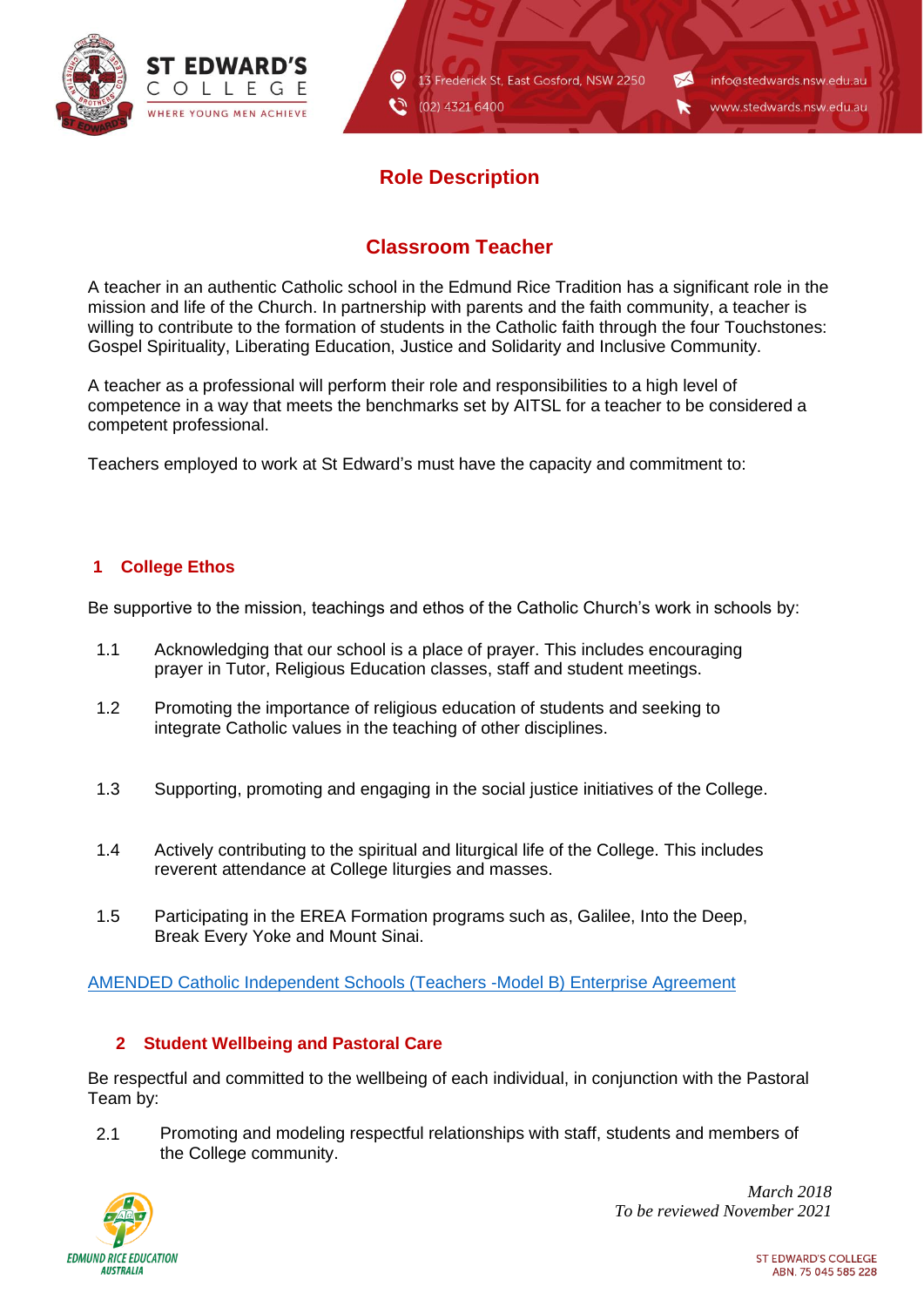

2.2 Supporting and valuing the uniqueness, potential and dignity of each member of the College community. Refer to [EREA safe and inclusive FAQ](file://///fs1/Common%20Staff/Communications/Role%20descriptions/Teacher%20Role%20Descripton/erea_safe_and_inclusive_faq.pdf)

 $\bullet$ 

- 2.3 Encouraging the growth of each student's self-esteem
- 2.4 Identifying students in need and taking appropriate and timely action which may include; seeking advice from, working cooperatively with, referring students to specialist staff and meeting mandatory reporting requirements where appropriate [Mandatory](file://///fs1/Common%20Staff/Communications/College%20Policies/2017%20Policies%20for%20attention%20of%20all%20staff/Mandatory%20Reporting.pdf)  [Reporting.](file://///fs1/Common%20Staff/Communications/College%20Policies/2017%20Policies%20for%20attention%20of%20all%20staff/Mandatory%20Reporting.pdf)
- 2.5 Implementing the Pastoral Care Policy [Student Policies.](file://///fs1/Common%20Staff/Communications/College%20Policies/Student%20Policies.pdf)

#### **3 Professional Standards**

Be respectful and committed to upholding high professional standards in accordance with the [EREA Code of Conduct](https://stedwards.cspace.net.au/EREACodeofConduct) by:

#### *Duties*

- 3.1 Participating in the normal duties of Teachers including playground duties, sports duties, and usual co-curricular and extra-curricular activities as per enterprise agreement [AMENDED Catholic Independent Schools \(Teachers -Model B\) Enterprise Agreement](file://///fs1/Common%20Staff/Communications/Role%20descriptions/Teacher%20Role%20Descripton/AMENDED%20Catholic%20Independent%20Schools%20(Teachers%20-Model%20B)%20Enterprise%20Agre.._.pdf)
- 3.2 Being present and actively involved at all:
	- mandatory College events as advised by the principal
	- mandatory professional development activities
	- formal parent-teacher interviews
	- designated playground duties, Friday Afternoon Activities, assemblies, excursions, self-allocated committees and camps

#### *Professional Practice*

- 3.3 Creating a positive College environment, including accepting responsibility in building and maintaining an atmosphere of mutual respect among students and teachers.
- 3.4 Dressing in a manner that is appropriate and that reflects the high standard of our profession.
- 3.5 Being organised with administrative duties such as regularly checking iwise and maintaining accurate teaching registers.
- 3.6 Communicating effectively and efficiently with colleagues such as responding to emails with a written response within two working days, during school terms. This excludes staff on leave.

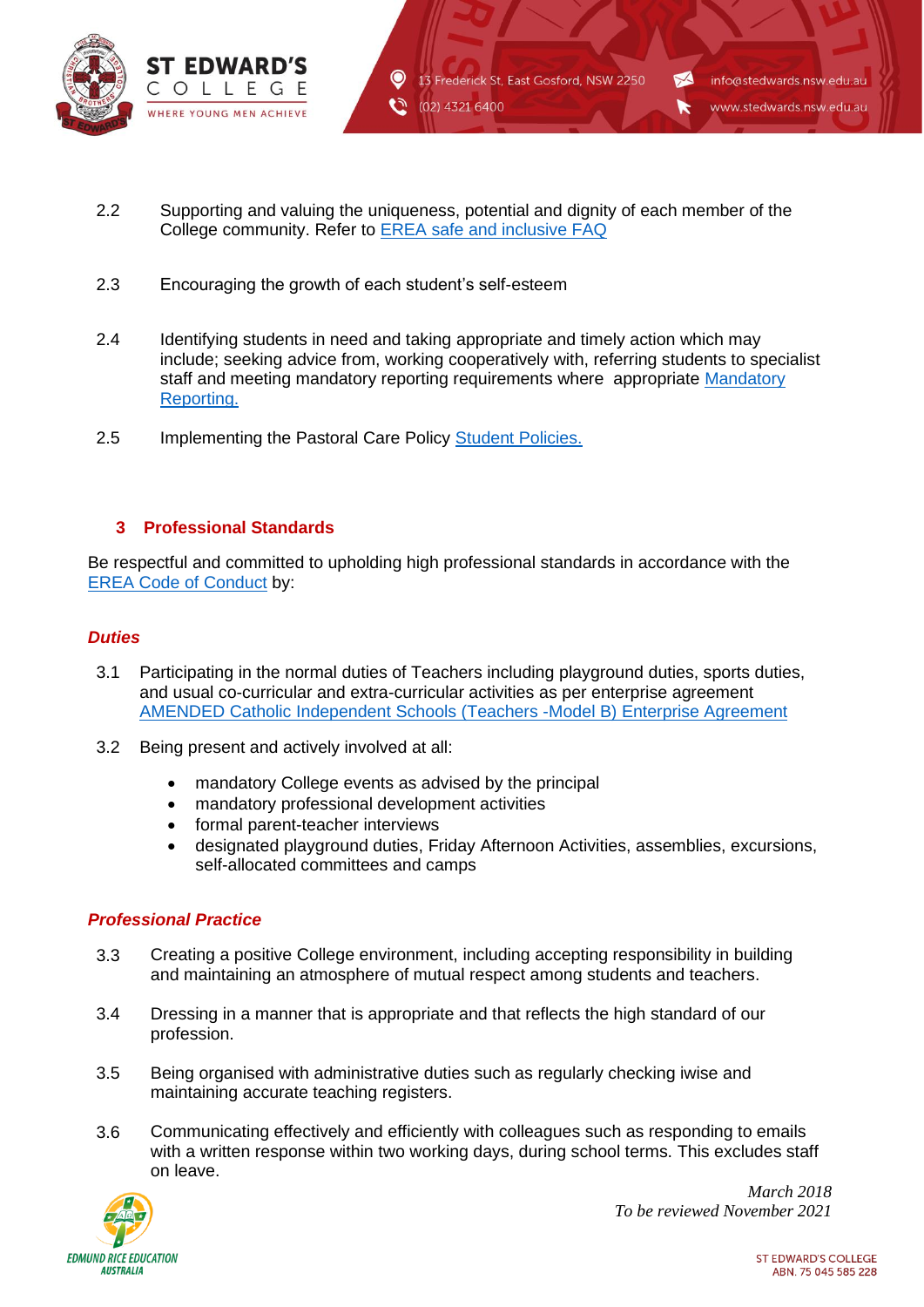

3.7 Meeting marking and reporting deadlines set by the Leaders of Learning.

 $\bullet$ 

- 3.8 Supporting the Leader of Learning by contributing to the preparation of resources, teaching programmes and assessments.
- 3.9 Reading, understanding and complying with the policies, procedures and information contained in the staff policies found in Complispace.
- 3.10 By arriving and being prepared to start work by 8.30am unless otherwise negotiated with the College Principal.

(02) 4321 6400

13 Frederick St, East Gosford, NSW 2250

 $\blacktriangleright$ 

K

info@stedwards.nsw.edu.au

www.stedwards.nsw.edu.au

#### *Co-Curriculum*

- 3.11 Being involved in the co-curricular activities offered to students at the College. This could include activities such as coaching and/or managing a sporting team, assisting with student portfolios, school musicals etc.
- 3.12 Attaining and maintaining currency of co-curricular qualifications, where necessary.

#### *Professional Learning*

- 3.13 Identifying their own professional learning needs, planning for professional development and managing their requirements for teacher accreditation as outlined by NESA. Please refer to [NESA Maintenance of Teacher Accreditation Policy January 2018.](file://///fs1/Common%20Staff/Communications/Role%20descriptions/Teacher%20Role%20Descripton/NESA+Maintenance+of+Teacher+Accreditation+Policy+January+2018.pdf)
- 3.14 Sharing knowledge, ideas and resources, through professional learning partnerships, and within and across faculties.
- 3.15 Working continually to improve classroom practice, through critical self-reflection and lesson observations to improve the quality of teaching and learning and being open to constructive feedback.

#### *WHS and Compliance*

- 3.16 Being familiar with the provisions of legislation relevant and applicable to designated responsibilities.
- 3.17 Maintaining the integrity of information accessed in the course of employment for appropriate College purposes.
- 3.19 Complying with all College workplace policies, including, but not limited to, any Code of Conduct for School employees or similar policies, as well as policies such as Bullying and Harassment policies and internet, email and social media policies. [College Policies.](https://stedwards.cspace.net.au/ChildProtectionHomePage)
- 3.20 Using College resources economically and appropriately.
- 3.21 Retaining current NESA Teacher Registration and a current Working with Children check (WWC).

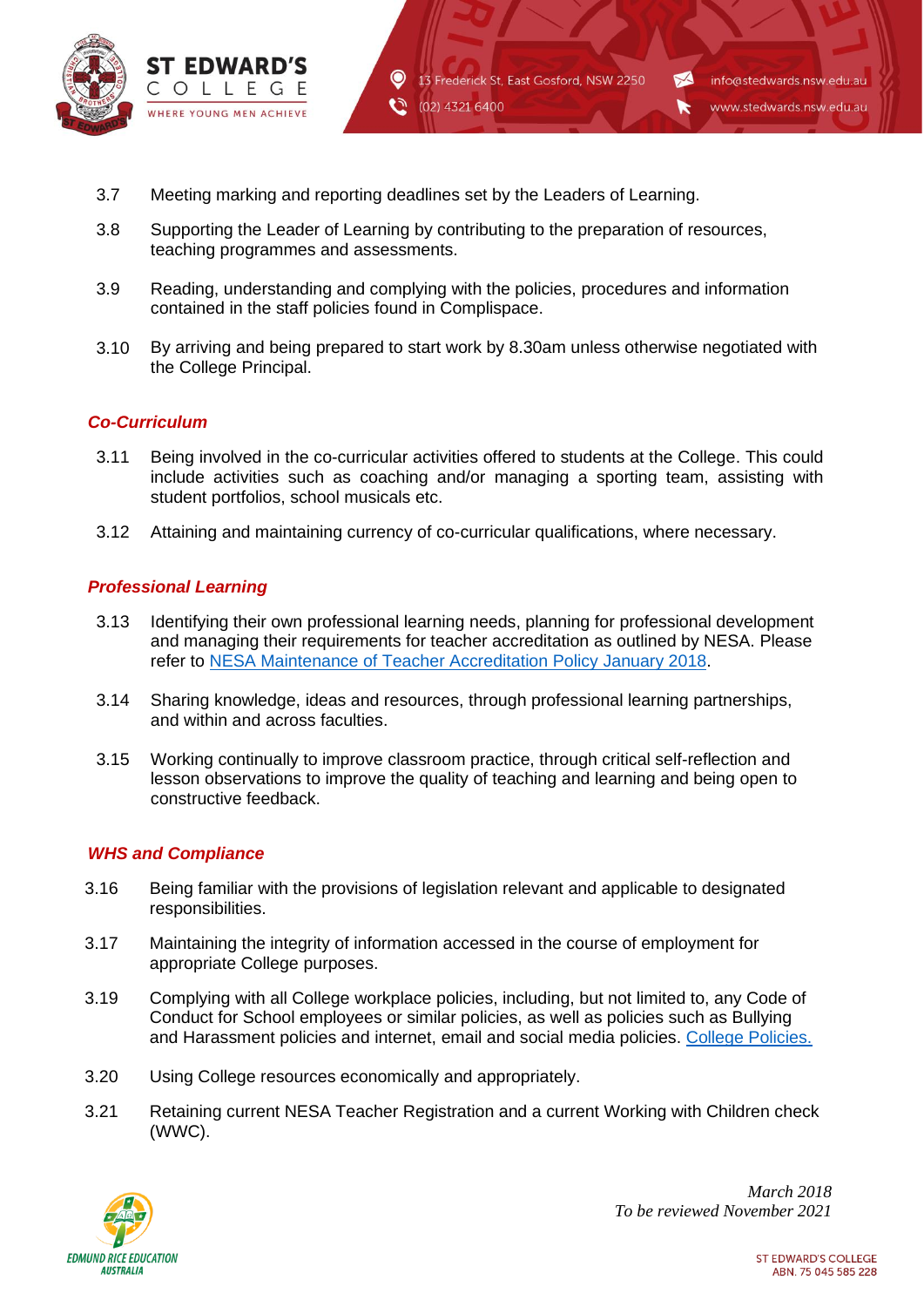

13 Frederick St. East Gosford, NSW 2250 (02) 4321 6400

 $\blacktriangleright$ 

K

## **4 Teaching and Learning**

Be respectful and committed to performing their role and responsibilities to a high level of competence in a way that meets the benchmarks set by AITSL for a teacher to be considered a competent professional, such as:

 $\bullet$ 

- 4.1 Having a sound, critical understanding of the current content, processes and skills, by implementing current syllabus and support documents as mandated by NESA.
- 4.2 Knowing students and how they learn, and using this to inform teaching by planning, preparing and delivering lessons that are inclusive to all students in the class.
- 4.3 Maintaining effective communication with the Leader of Learning Support as well as Pastoral Care to adjust their teaching and assessment according to the educational needs and abilities of individual students within their class. As per NESA guidelines; [https://educationstandards.nsw.edu.au/wps/portal/nesa/11-12/Diversity-in-learning/stage-](https://educationstandards.nsw.edu.au/wps/portal/nesa/11-12/Diversity-in-learning/stage-6-special-education/adjustments)[6-special-education/adjustments](https://educationstandards.nsw.edu.au/wps/portal/nesa/11-12/Diversity-in-learning/stage-6-special-education/adjustments)
- 4.4 Keeping up to date and accurate teaching records such as programs and registers.
- 4.5 Working with the Leader of Learning to plan, design and implement effective learning programs that support faculty and College priorities that are consistent with NESA requirements.
- 4.6 Effectively implementing information and communication technologies into their teaching and learning.
- 4.7 Supporting and encouraging students to aspire to the values of the College Code for Learning.
- 4.8 Implementing behaviour management strategies and classroom practices consistent with the College Student Management Policy. [Student Policies.](https://stedwards.cspace.net.au/StudentDutyofCare)
- 4.9 Being aware of the emergency procedures for student safety and specific safety procedures relating to the subject or activities taught.
- 4.10 Ensuring class rolls and attendance are strictly monitored and updated each lesson on iwise, whilst maintaining student confidentiality.

#### **5 Assessment and Feedback**

Be respectful and committed to providing assessment for, and of learning by:

- 5.1 Using the College pro-forma for formal assessment notifications. [Assessment task](file://///fs1/Common%20Staff/Communications/Role%20descriptions/Teacher%20Role%20Descripton/Assessment%20task%20proforma.docx)  [proforma](file://///fs1/Common%20Staff/Communications/Role%20descriptions/Teacher%20Role%20Descripton/Assessment%20task%20proforma.docx)
- 5.2 Publishing to the student portal assessment tasks and exam notifications at least two weeks prior to the due date.